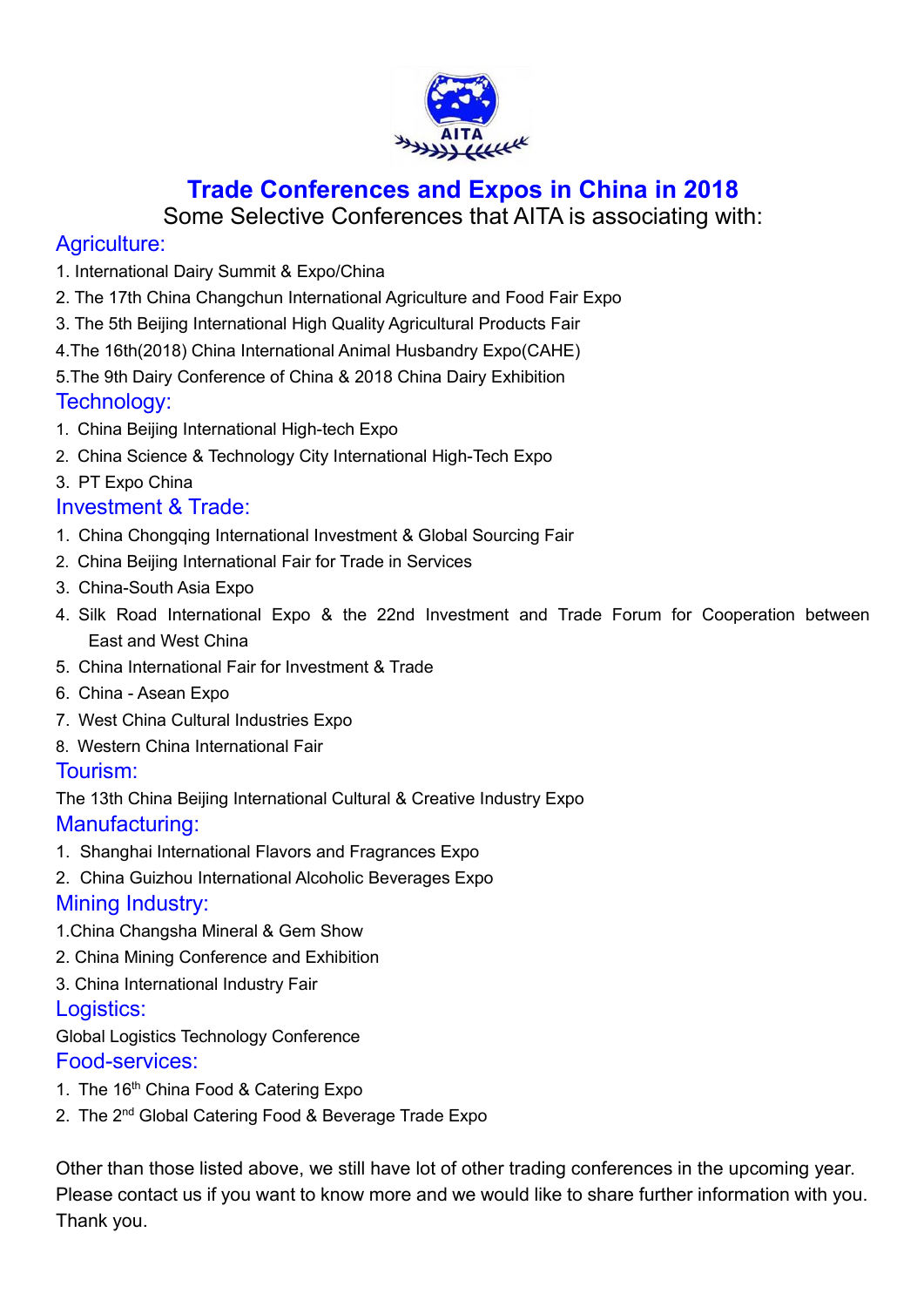## **Agriculture: 1. International Dairy Summit & Expo/China**



the entire dairy industry chain. <u>Date:</u> 20<sup>th</sup> -22<sup>nd</sup> April, 2018 Place: Heilongjiang, China

Intro: The exhibition include dairy, pastures, facilities, storage and logistic equipment, additive and ingredients, processing and packaging equipment, testing equipment and milk products such as

#### **2. The 17th China Changchun InternationalAgriculture and Food Fair Expo**

Intro: CIAAFF has played an obvious role in serving the "Three Rural Issues", leading the development of modern agriculture and improving comprehensive competitiveness of cities, and has produced

tremendous benefits.

<u>Date</u>: 17<sup>th</sup> -26<sup>th</sup> August, 2018

Place: Jilin, China

#### **3. The 5th Beijing International High Quality Agricultural Products Fair**

Intro: The theme of this fair is "Innovating Business Cycle, Generating Rural Income". It is based on the cooperation and trade with wholesalers,agents, dealers and purchasers of agricultural products.

<u>Date</u>:15<sup>th</sup> -17<sup>th</sup> November, 2018

Place: Beijing, China

### **4.The 16th(2018) China International Animal Husbandry Expo(CAHE)**

CAHE is the largest livestock show in Asia, presents the complete industry chain which from farm to table,including animal breeding, animal health, animal housing, feed and feed additives, feed processing, grain & raw material, processing equipment, meat processing, packaging, refrigeration, meat products, egg products, grass and seed, media, knowledge transfer, consultancy, bio-energy and etc. it can be the most perfect platform for you to know about the worldwide livestock industry and start your business in China.<u>Date</u>:18<sup>th</sup> -20<sup>th</sup> May, 2018

Place: Chongqing, China

## **4. The 9th Dairy Conference of China & 2018 China Dairy Exhibition**

The 9th Dairy Conference of China & 2018 China Dairy Exhibition is Asia's largest professional exhibition serving the global dairy industry. The event is organized by the Dairy Association of China (DAC) in Chengdu, and showcases the latest products and services, including equipment and technologies relating to the agriculture industry.

Date:June 20 – 23, 2018 Place: Chengdu, China

## **Technology:**

#### **1.China Beijing International High-tech Expo**



Intro: China Beijing International High-Tech Expo (CHITEC) is a major national hi-tech expo that takes place every May in Beijing. It is an event approved by China's State Council, and organized by the Beijing Council for Promotion of International Trade. <u>Date:</u> 18<sup>th</sup> -21<sup>st</sup> May, 2018 Place: Beijing, China

#### **2.China Science & Technology City International High-Tech Expo**

Intro: China (Mianyang) Science & Technology City International

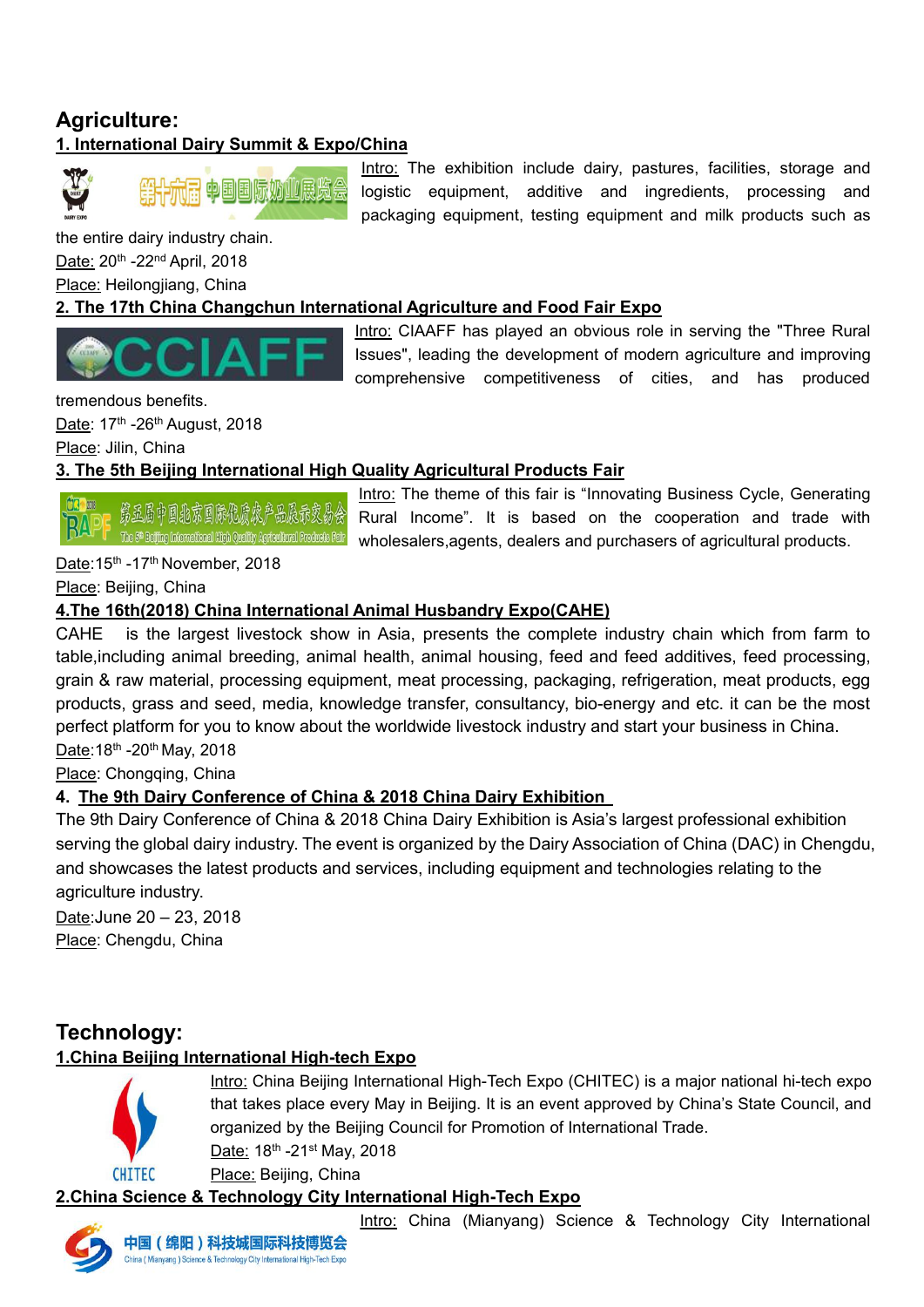High-Tech Expo has been recognized as a state-level international science and technology expo with influence both at home and abroad. High-Tech Expo also serves as an important vehicle that facilitates the National Innovation-Driven Development Strategy, and fuels the innovation-driven, open-minded, and breakthrough-oriented development of Mianyang Science & Technology City, the one and only science and technology city in China.<br><u>Date:</u> 7<sup>th</sup> -9<sup>th</sup> September, 2018

Place: Mianyang, China

#### **3.PT Expo China**

Intro: PT Expo China (PTEXPO) is one of the largest and most 乡 中国国际信息通信展览会 influential ICT events in Asia. Since 1990, the event has been **EXPO CHINA** PT committed to building up a dynamic platform for the ICT ecosystem, providing ideal services and networking opportunities in the aspects of policies, research & development, applications, market trends, and investment. PTEXPO connects and satisfies all of players in the ICT ecosystem, regarded as an inspiring business hub and a weather-vane in China and across the globe. <u>Date:</u> 26<sup>th</sup> -29<sup>th</sup> September, 2018

Place: Beijing, China

## **Investment & Trade:**

#### **1. China Chongqing International Investment & Global Sourcing Fair**

**P P CHINA CHONGQING INTERNATIONAL** 

Intro: CCISF has been successfully held for 20 years. It has built a good platform for the west region to participate in the process of economic **GIST INVESTMENT AND GLOBAL SOURCING FAIR** globalization, trade and economic cooperation in various forms, and has been highly spoken of and well-received by the participators at home and aboard.

<u>Date:</u> 17<sup>th</sup>-20<sup>th</sup> May, 2018

Place: Chongqing, China

#### **2. China Beijing International Fair for Trade in Services**



Intro: There are 12 sections for CIFTIS: business services, communication services, construction and related engineering services, financial services, tourism and travel related services, entertainment, culture and sports services, transportation services, health and social services, education services, distribution services, environmental services and other services. <u>Date:</u> 28<sup>th</sup> May-1<sup>st</sup> June, 2018

#### Place: Beijing, China **3. China-South Asia Expo**



Intro: China-South Asia Expo, aiming at boosting regional cooperation, has been held consecutively for 4 years in Kunming. Under general background of "One Belt and One Road" strategy, cooperation between China and South Asia continues to be strengthened in fields of trade, investment, infrastructure, service and so on.

中国-南亚博览会 CHINA-SOUTH ASIA EXPO

<u>Date:</u> 6<sup>th</sup> -9<sup>th</sup> June, 2018

Place: Yunnan, China

#### **4. Silk Road InternationalExpo & the 22nd Investment and Trade Forum for Cooperation between East and West China**



Intro: During the period of SRIE, more than 20 high-level conferences and international forums on green development, economic and trade exchanges, cooperation in education, innovation and development, the construction of new urbanization and international cooperation will be held to actively create opportunities and build a platform for practical cooperation. <u>Date:</u> 3<sup>rd</sup> -7<sup>th</sup> June, 2018

Place: Shaanxi, China **5. China International Fair for Investment & Trade**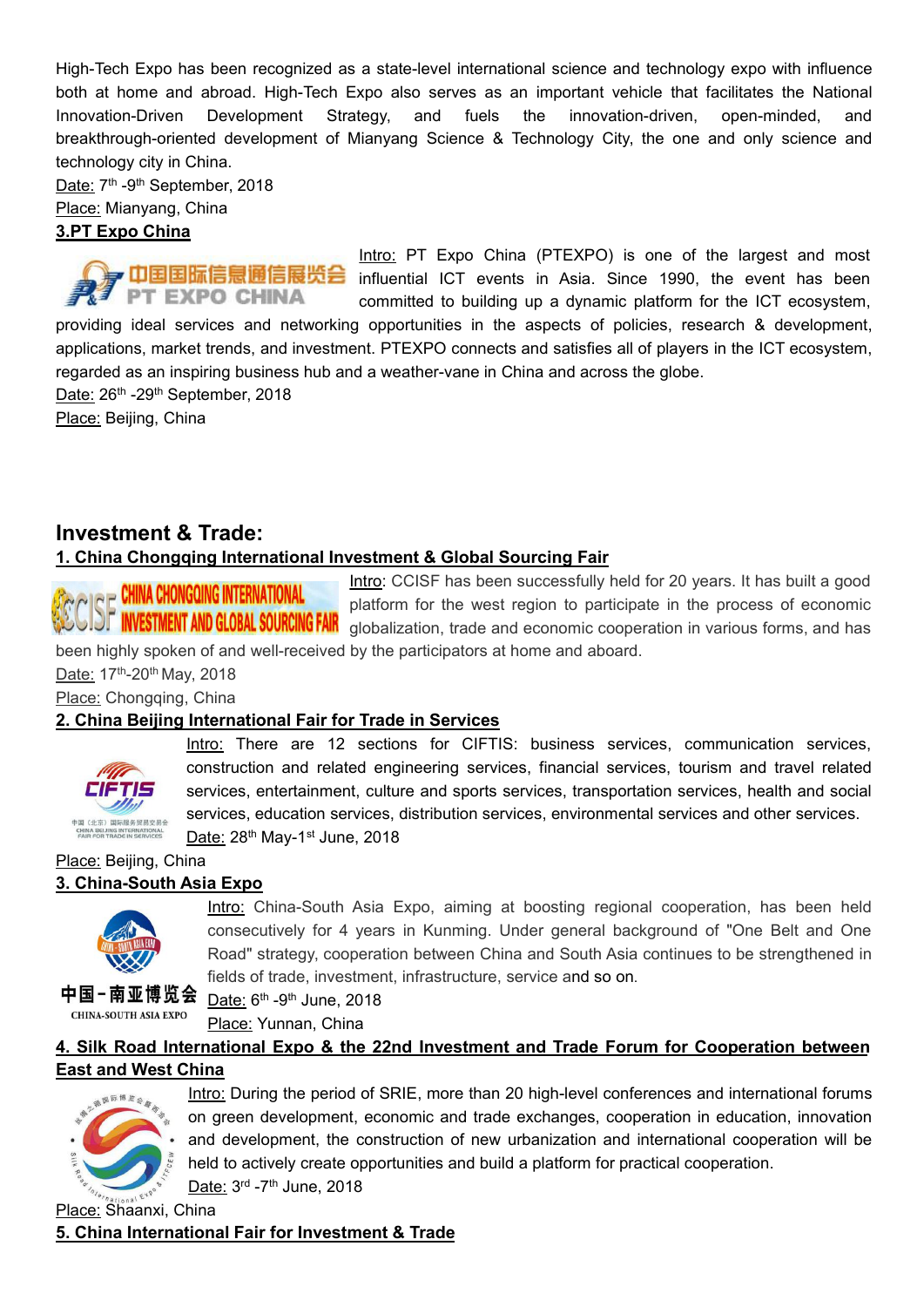

Intro: The China International Fair for Investment and Trade (CIFIT) focuses on nationality and internationality, investment negotiation and investment policy promotion, coordinated development of national and regional economy, as well as trade exchanges across the Taiwan Strait. <u>Date:</u> 8<sup>th</sup> -11<sup>th</sup> September, 2018

Place: Fujian, China

### **6. China - Asean Expo**



Intro: Standing out from the other trade fairs, the CAEXPO bears the mission of consolidating the friendly relationships between China and ASEAN, accelerating the CAFTA construction and promoting the cooperation between both sides in various fields.

<u>Date:</u> 18<sup>th</sup> -21<sup>st</sup> September, 2018 Place: Guangxi, China **7. West China Cultural Industries Expo**

Intro: West China Cultural Industries Expo, adhere to service cultural 中国西部文化产业博览会 industry and the characteristic of press and publication, radio and West China Cultural Industries Expo television industry as the core, through conferences, exhibitions, road shows. It focus on China's outstanding cultural achievements and outstanding cultural products, strengthening cultural industries as well as our economic and trade exchanges and cooperation with other countries.

<u>Date:</u> 15<sup>th</sup> -18<sup>th</sup> September, 2018 Place: Shaanxi, China

#### **8. Western China International Fair**



Place: Sichuan, China

## **Tourism:**

#### **The 13th China Beijing International Cultural & Creative Industry Expo**



Intro: ICCIE is an international gala of the cultural and creative industry organized by the China Council for the Promotion of International Trade Beijing Sub-Council (CCPIT Beijing). <u>Date:</u> 26<sup>th</sup> -29<sup>th</sup> October, 2018 Place: Beijing, China

## **Manufacturing:**

#### **1. Shanghai International Flavors and Fragrances Expo**

# SIFFE 2018第9届上海国际香精香料展览会

Intro: As flavoring industrial event in Chinese market, 2018 SIFFE Expo is based in Shanghai and radiated throughout the country. It is **2018 China International Industry Extractly** an excellent exchange platform for daily chemical, pharmaceutical,

cosmetics, beauty skin care, personal care, washing and many other industries.

<u>Date:</u> 24<sup>th</sup> -26<sup>th</sup> April, 2018

Place: Shanghai, China

#### **2. China Guizhou International Alcoholic Beverages Expo**



Intro: The annual China (Guizhou) International Alcoholic Beverages Expo were won highly praised by the Central Governmenf and the **W** International Alcoholic Beverage Expo State Council, Chinese relevant ministries, provinces and global well-known liquor enterprises. Almost 1000 foreign wineries from over

forty countries and regions around the world (such as France, America, Australia, South Africa) came to attend each fair.

<u>Date:</u> 9<sup>th</sup> -12<sup>th</sup> September, 2018

Intro: WCIF has been an important window and optimal platform for investment promotion, trade cooperation and diplomatic service in western China, as well as collaboration between eastern and western China, and cooperation between China and other countries.

Date: 23<sup>rd</sup> -27<sup>th</sup> October, 2018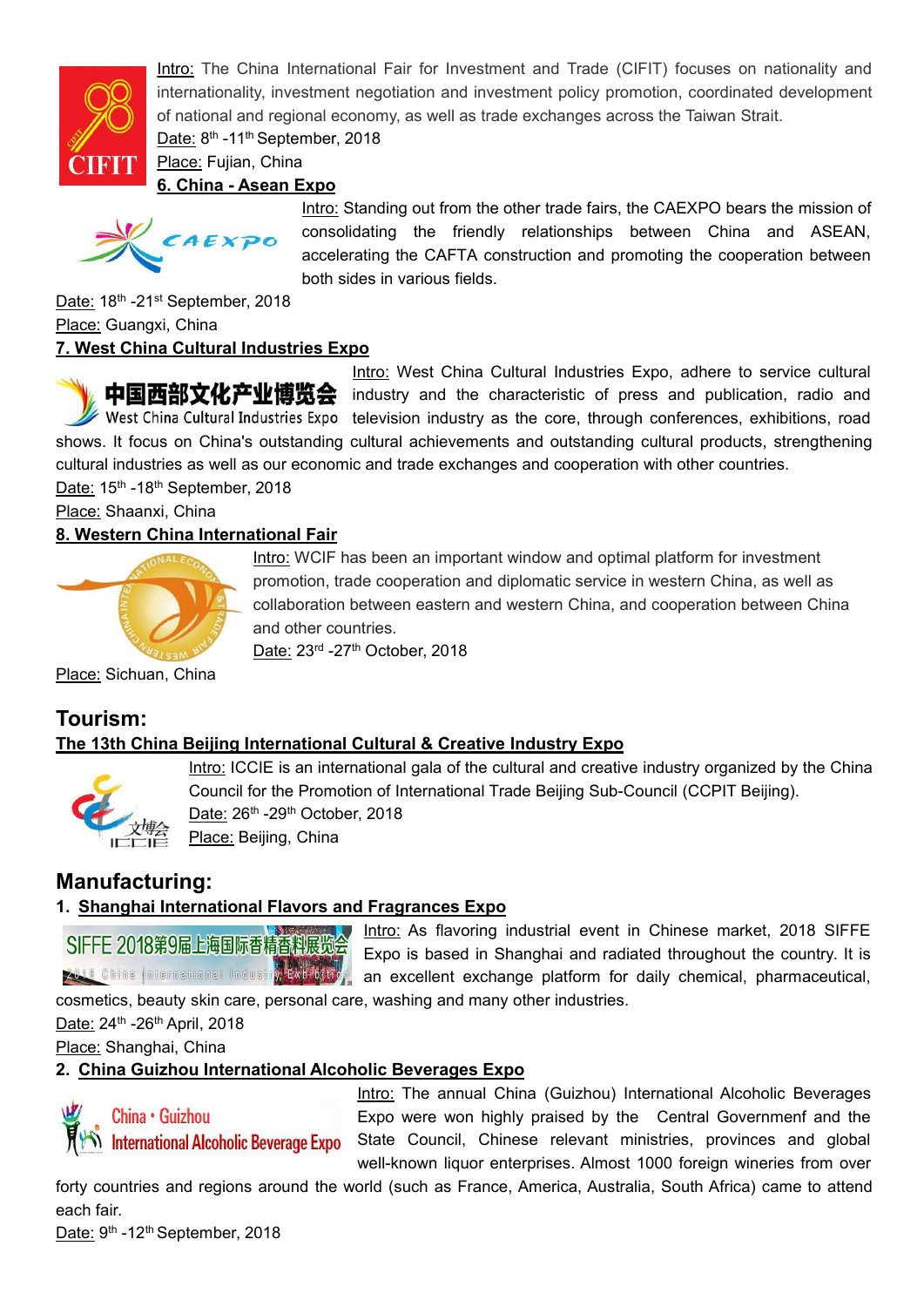## **Mining Industry:**

#### **1. China Changsha Mineral & Gem Show**



Intro: With the aim of profession, innovation, opening and sharing, the 2018 China Changsha Mineral & Gem Show is focused on establishing an international industrial platform to connect global resources of gem, science and technology and original designs, so as to integrate into the global jewelry ecosystem as well as to promote the development of gem industry. The show will COVER MARIAN ARREAN BRAN 2GHAN 2GHAN 2GHAN 2GHAN 2GHAN 2GHAN 2GHAN 2GHAN 2GHAN 2GHAN 2GHAN 2GHAN 110 STAND 2GHAN 110

Date: Mid May, 2018

Place: Changsha, China

#### **2. China Mining Conference and Exhibition**



Intro: China Mining Conference & Exhibition 2018 is the place to learn about the latest policies, regulations, and mining projects in China and the world. Participants include domestic and overseas mining government and associations, CEOs and executives from all areas of the mining sector, as well as technical experts, service providers, bankers, stock exchanges and investors.

Date: 23rd -25th September, 2018 Place: Tianjin, China

#### **3. China International Industry Fair**



Intro: Since CIIF's launch in 1999. CIIF has become one of the most influential international industry brand exhibition in China, through implementing "professionalization, marketization, internationalization

and branding" as its strategies for over 18 years. CIIF, an UFI approved event, is a leading event for manufacturing in China as well as an important window and platform open to the world for international trade, communication and cooperation on industrial scope.

<u>Date:</u> 19<sup>th</sup> -23<sup>rd</sup> September, 2018

Place: Shanghai, China

## **Logistics:**

#### **Global Logistics Technology Conference**

Intro: Global Logistics Technology Conference provide the latest global logistics technology development platform for those logistics enterprises and manufacturing logistics units. It also provides a chance to display, promotion and market integration for those leading enterprises. This conference starts from 2016 "global logistics technology conference", inviting domestic and foreign well-known enterprises of transportation, warehousing integration system, network equipment technology and process design planning and consulting, logistics, supply chain finance, packaging and tray technology, to share the latest equipment research and development and innovation all around the world.

<u>Date:</u> 20<sup>th</sup> -21<sup>st</sup> March, 2018 Place: Haikou, China

## **Food-services:**

#### **1. The16 th China Food & Catering Expo**



Intro: CF mainly demonstrates food & catering products, raw materials, service and process technology & equipment etc. At the same time, CF will be developed to be specialized exhibition areas involving in food and drinks, catering ingredients, high-end ice cream, food processing and packing, imported food, barbecue equipment & materials and cold chain distribution. CF is hosted by competent associations of Chinese food & catering industry and strongly supported by over 30 authority bodies! Exhibitors from home and abroad will bring the latest food & catering products,

raw materials, services and processing technology.